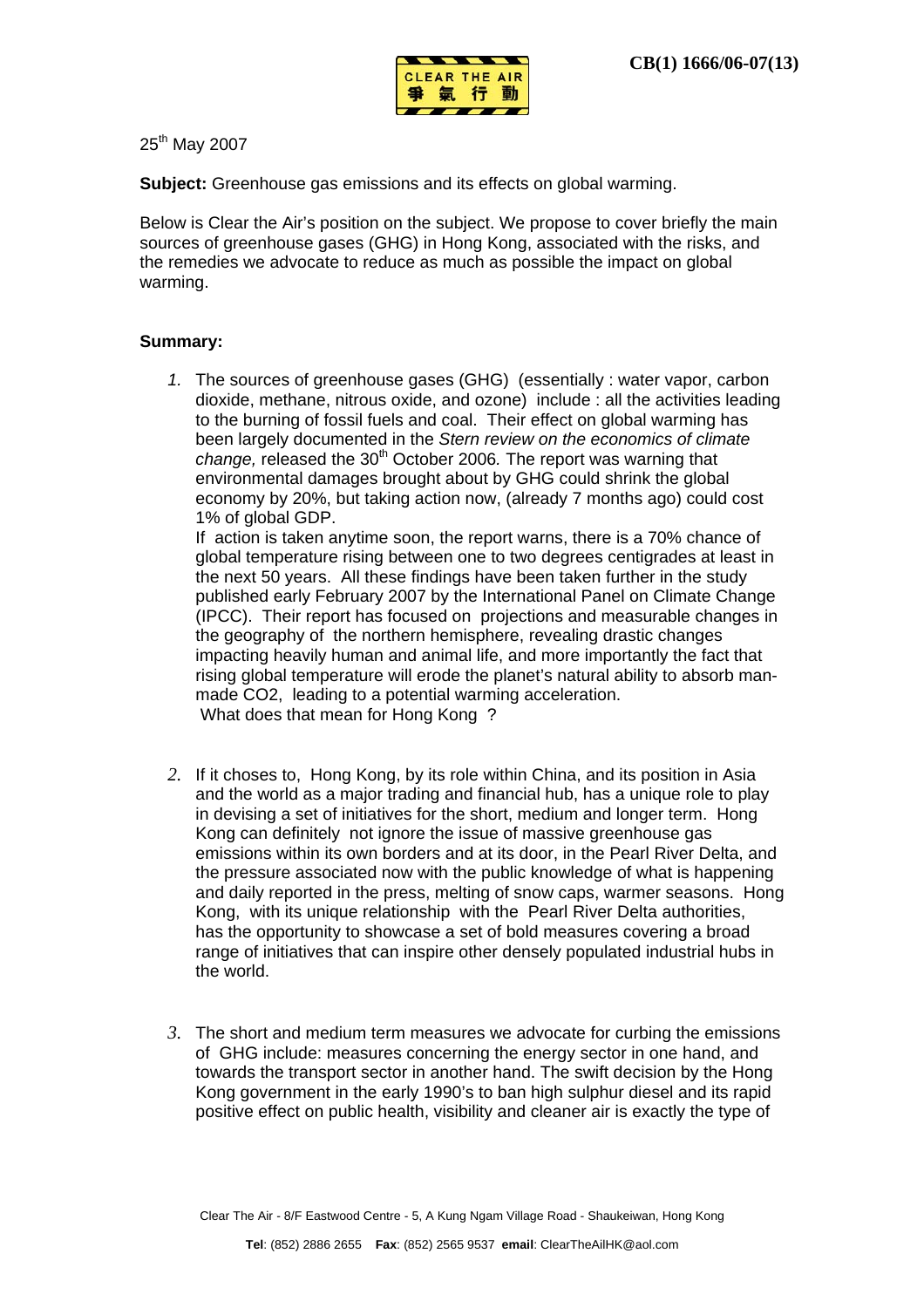

measures, Hong Kong is desperatly in need today to improve a rapidly deteriorating situation.

*4.* Concerning the energy sector. 1) Mending the existing : **the installation by CLP of flue gas desulphurization on its Casttlepeak power station has to be expedited and if possible accelerated.** Since a drastic reduction of coal burning cannot be expected for electricity generation. The necessary LNG supply has to enter in operation as soon as possible and preferably with a mainland supplier bringing piped gas from existing reserves / tanks on the mainland. The LNG terminal on the Sokos island proposed by CLP being in many respects totally unsustainable and in total contradiction with the interests of the SAR. **We have facts and figures about this issue at the disposal of this panel.**

**2) Review in depth the scheme of control to : limit the rate of return on investment of the power companies, prevent the power producers to sell excess of electricity to the mainland, and implement energy savings as it already exists in other developed economies like Japan, Korea, Singapore, Australia, etc…**

3) Implement energy saving together with demand side management measures. 4) Deregulate Hong Kong energy sector in the way the telecoms sector has been deregulated 7 years ago. **Let the use of renewable energy be adopted and encouraged so that it reached 20% of total electricity needs in 2020.** 

- 5. Concerning the transport sector. In 12 months **taking off the road all the old polluting, diesel trucks** using the deep financial reserves the HK Government has at its disposal, in order to clean up the roads for all the operations of the logistics sector. For public transport, giving privilege to rail over road transport.
- 6. **Marine pollution : Hong Kong and the autorities in Guangdong still have to enact Clean Ports Policies so that** ocean going vessels be forbidden to burn dirty bunker fuel while in territorial waters and more importantly when the ship is at berth.

## 7. **Pearl River Delta cooperation :**

An intense dialogue has been maintained over the last years, between relevant authorities in Hong Kong and the PRD, yet the 60,000 Hong Kong owned factories haven't been under the type of scrutiny we could expect to limit the use of privately owned dirty diesel power generators. Moreover the Hong Kong owned coal power stations haven't yet been all equipped with fluegas desulphurization equipment. A tighter cooperation in all these aspects would

8. **Emissions trading** while a powerful incentive to mitigate climate change via the investment community, it remains for us a **longer term approach** to cleaning up the way we conduct our economic activities. Emissions trading does promote a general pollution reduction while creating a financial incentive for countries to get involved, however when a heavy polluter has at its disposal large financial reserves, it is under no immediate obligation to clean up it's activities, it just for a time chooses to pay and continue to pollute.